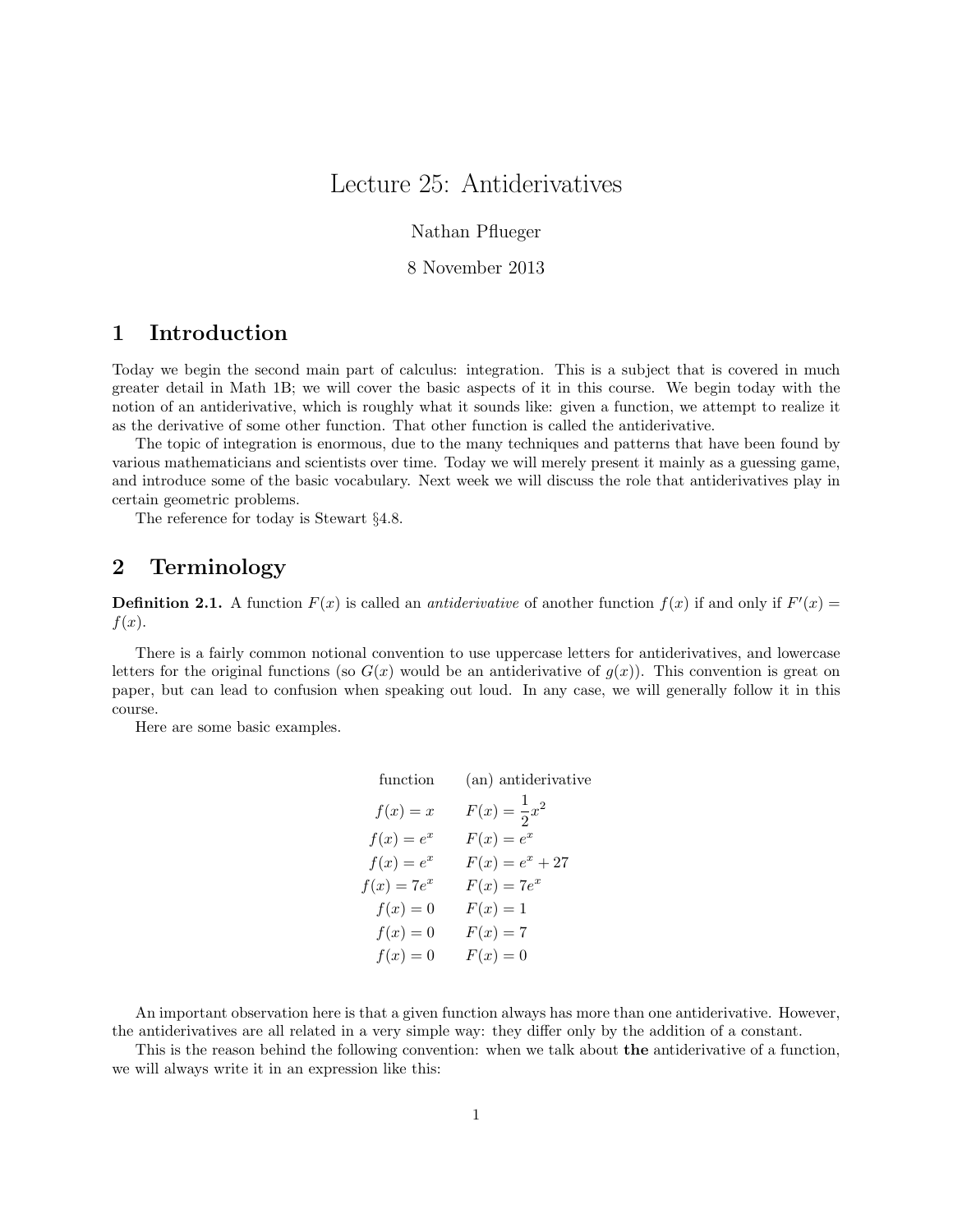The antiderivative of 
$$
f(x) = x
$$
 is  $F(x) = \frac{1}{2}x^2 + C$ .

Here, the letter  $C$  is a constant, but it can be chosen to be any constant. The various different values of C give all possible antiderivatives of  $f(x)$ . There is an extra credit problem on your homework meant to help you understand why every antiderivative is guaranteed to arise this way (as a constant plus any other antiderivative).

To summarize:

- If we ask for "an antiderivative" of some function  $f(x)$ , we are asking for any function  $F(x)$  such that  $F'(x)$ . It doesn't matter how you find it; all that matters is that its derivative should be  $f(x)$ .
- If we ask for "the antiderivative" of some function  $f(x)$ , we mean an expression of the form  $F(x) + C$ . So literally find any antiderivative you like, and just write " $+C$ " at the end of it.

To be honest, I think calculus teachers are pretty overzealous about this distinction (and too picky about always writing "+C" at the end of antiderivatives). Also to be honest, I will definitely forget sometimes in class, and you should remind me. But the good news is that it isn't any extra work to write the general antiderivative once you've found even a single function: just write  $+C$  after it and you are done.

The antiderivative is sometimes also called the *indefinite integral* of the function; we won't use this term much today but it will become more important later.

The final bit of notation I'll introduce today is the symbol  $\int$ . This symbol is used in the following way.

$$
\int f(x)dx = F(x) + C
$$

That is, the expression  $\int f(x)dx$  means the same thing as "the antiderivative of  $f(x)$ " (complete with the  $+C$  at the end). This symbol is meant to be a long, drawn out "S"; the S is for "sum," for reasons that will become clear next week. Also, the mysterious symbol  $dx$  here will become clear later; for now, just think of it as a little flag reminding you that x is the variable you are thinking about, just like in the symbol  $\frac{d}{dx}$  it reminds you to differentiate with respect to  $x$  (rather than, for example,  $t$ ).

#### 3 Some common antiderivatives

Here is a summary of some of the most common antiderivatives you will encounter. Most of these are frequent enough that you should be able to recall them instantaneously (you should either memorize them, or practice deriving them enough that you don't need to think about it).

**Polynomials.** For these, remember that we have the power rule:  $\frac{d}{dx}x^n = nx^{n-1}$ . If you divide both sides by *n* you obtain  $\frac{d}{dx} \frac{1}{n} x^n = x^{n-1}$ . Just by running this rule backwards, you can obtain the following antiderivatives.

$$
\int 1 dx = x + C
$$
  
\n
$$
\int x dx = \frac{1}{2}x^2 + C
$$
  
\ngenerally:  
\n
$$
\int x^n dx = \frac{1}{n+1}x^{n+1} + C \text{ (for all } n \neq -1)
$$

To anti differentiate general polynomials, just look at each term individually. For example:

$$
\int (7x^3 + 1 + x^{-2}) dx = \frac{7}{4}x^4 + \frac{1}{1}x + \frac{1}{-1}x^{-1} + C
$$

$$
= \frac{7}{4}x^4 + x - x^{-1} + C
$$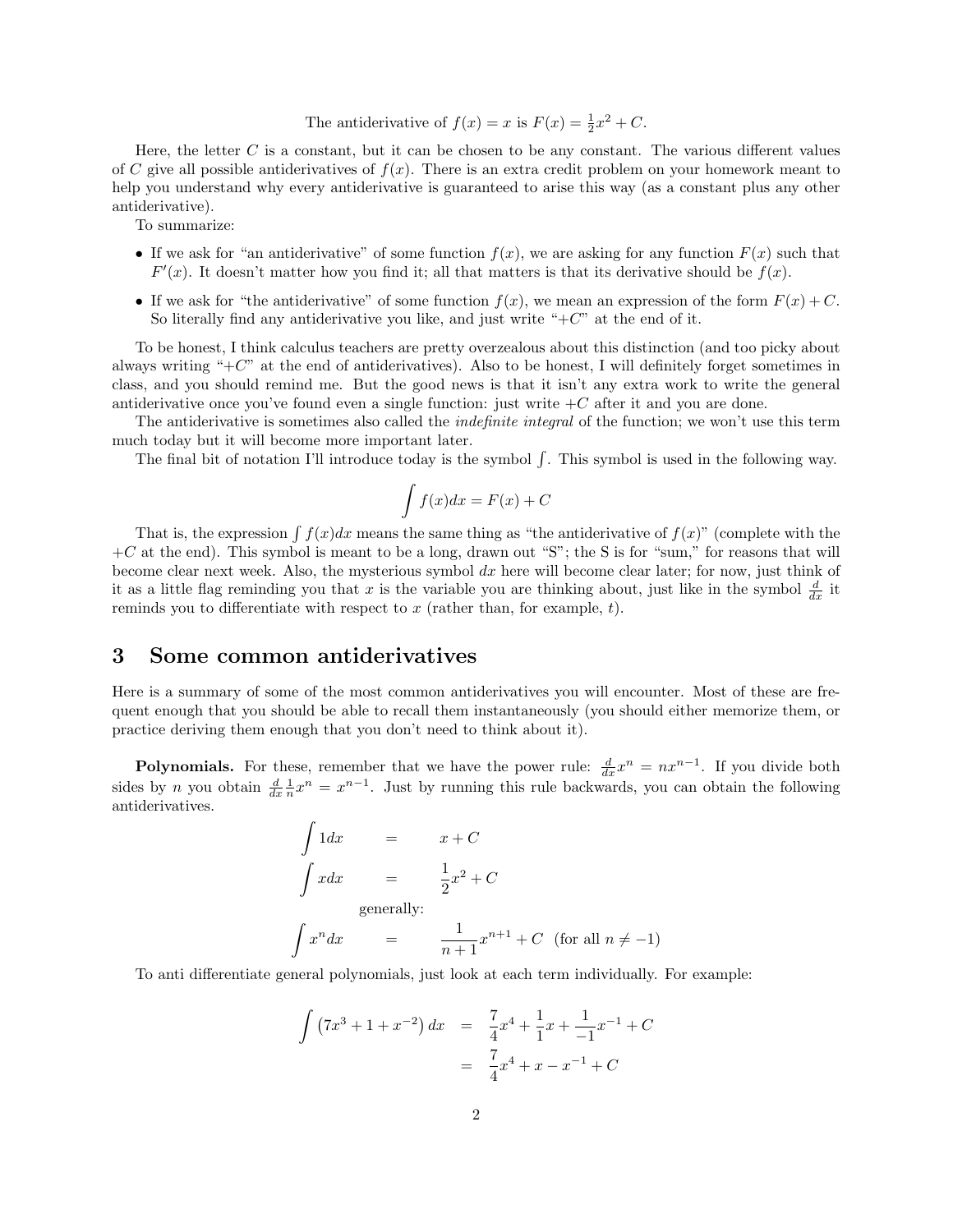1/x. Notice that the power rule tells you the antiderivative of  $x^n$  for all n except  $n = -1$  (since you can't divide by 0). So what's the missing piece?

Recall that  $\frac{d}{dx} \ln x = \frac{1}{x}$ . So  $\ln x$  is an antiderivative of  $\frac{1}{x}$ . There's only one problem:  $\ln x$  is only defined for positive numbers! What if I want an antiderivative that is defined for negative numbers, too? It turns out that by the chain rule,  $\frac{d}{dx}\ln(-x) = \frac{1}{-x}(-1) = \frac{1}{x}$ . In other words:  $\ln(-x)$  (which is defined only for negative numbers) is an antiderivative for  $\frac{1}{x}$  also. It is standard to combine these two facts, and write the following.

$$
\int \frac{1}{x} dx = \ln|x| + C
$$

This is confusing, unfortunately; it may be easiest for you to just memorize the equation above. We haven't seen these absolute value signs before since we haven't needed them. The only reason they are there now is so that we can have a nice antiderivative defined everywhere that  $\frac{1}{x}$  is defined.

By the way, this is sometimes written  $\int \frac{dx}{x} = \ln |x| + C$ , by acting as if dx is a number. Next week we may discuss why this is common (it comes from the roots of the subject, when people really did think of  $dx$ like an "infinitely small number").

**Exponential functions.** Remember that  $\frac{d}{dx}e^x = e^x$  and  $\frac{d}{dx}a^x = \ln a \cdot a^x$  for any other constant a. From this it is easy to guess the antiderivatives of exponential functions: just divide by an appropriate constant.

$$
\int e^x dx = e^x + C
$$

$$
\int a^x dx = \frac{1}{\ln a}a^x + C
$$

Trigonometric functions. The usual trigonometric derivatives give the following antiderivatives.

$$
\int \cos x dx = \sin x + C
$$

$$
\int \sin x dx = -\cos x + C
$$

$$
\int \sec^2 x dx = \tan x + C
$$

$$
\int \sec x \tan x dx = \sec x + C
$$

You may wonder about a few conspicuous absences: what is  $\int \tan x dx$ , for example? It's a little harder to guess than the others, and we'll see a way to find it later.

Inverse trigonometric. Here are the main two inverse trig functions' derivatives, written backwards as antiderivatives.

$$
\int \frac{dx}{1+x^2} = \tan^{-1} x + C
$$

$$
\int \frac{dx}{\sqrt{1-x^2}} = \sin^{-1} x + C
$$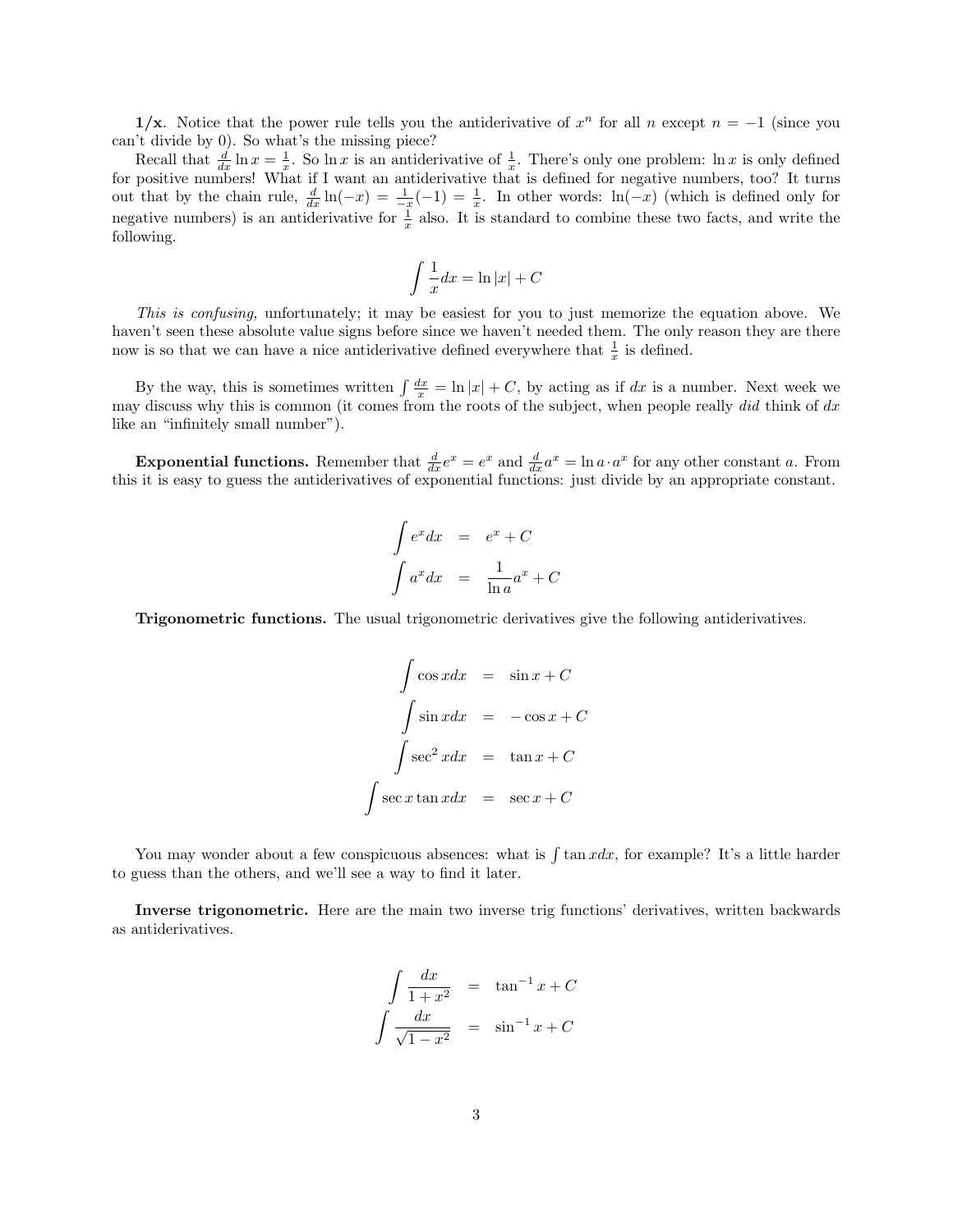*Note the funny notation:* I've taken the dx and put it in the numerator of the fractions  $\frac{1}{1+x^2}$  and  $\frac{1}{\sqrt{1-x^2}}$ . This is common practice, even though the  $dx$  isn't a number. So take note of it.

A general warning: It is very common for students to mix up whether to multiply or divide by constants when doing antiderivatives (for example: is the antiderivative of  $x^7$  equal to  $8x^8$  or  $\frac{1}{8}x^8$ ?). Here's a rule of thumb: when differentiating, you tend to multiply by constants (so  $\frac{d}{dx}x^{10} = 10x^9$ ), but when antidifferentiating you tend to divide (so  $\int x^{10} dx = \frac{1}{11}x^{11} + C$ ). But always remember, you can use differentiate rules to check anti differentiation rules; if you remember one you can check your memory of the other.

### 4 First example: falling on the moon.

Here's a sample problem, to illustrate a basic application of antiderivatives.

Problem. Suppose that you are standing on a ledge on the moon, 5 meters above the ground, and you jump off the edge. How long will it take for you to reach the ground? How fast will you hit? *Note:* According to a quick google search, acceleration due to gravity on the moon is about  $1.6m/s^2$ .

I chose the moon for this problem since there is no air resistance, so that this analysis will actually be almost exactly correct (even if you were a feather, a beach ball, a cannon ball, or anything else). Solution.

Begin by defining the following function.

 $h(t) =$  distance from the ground in meters, t seconds after jumping

The method of solution will be: determine a formula for the function  $h(t)$ , from the given information. Then solve the equation  $h(t) = 0$  for t to determined the time of impact. The speed of impact will come from evaluating  $h'(t)$  at that time.

Now, we know the following physical interpretations for the first two derivatives of this function.

 $h'(t)$  = velocity after t seconds (negative numbers mean downward motion)

 $h''(t) =$ acceleration after  $t$  seconds (negative numbers means towards the ground)

We know the following information about this function: when you are in free fall, gravity accelerated you towards the ground at a constant rate. That is:

$$
h''(t) = -1.6
$$

So the second derivative actually doesn't depend on t. Also, we know that when you first go over the ledge, you haven't started falling yet (you are like Wile E. Cayote, having just realized he is no longer over solid ground). Also, at that time you are 5 meters from the ground. Therefore

$$
h'(0) = 0
$$
  

$$
h(0) = 5
$$

We also know that  $h'(t)$  is an antiderivative for  $h''(t)$ , and  $h(t)$  is an antiderivative for  $h'(t)$ .

Since  $h'(t)$  is an antiderivative for the constant function  $-1.6$ , we know that  $h'(t) = -1.6t + C$ , for some constant C. Since  $h'(0) = 0$ , we know that  $-1.6 \cdot 0 + C = 0$ , i.e.  $C = 0$  and  $h'(t)$  is just  $h'(t) = -1.6t$ .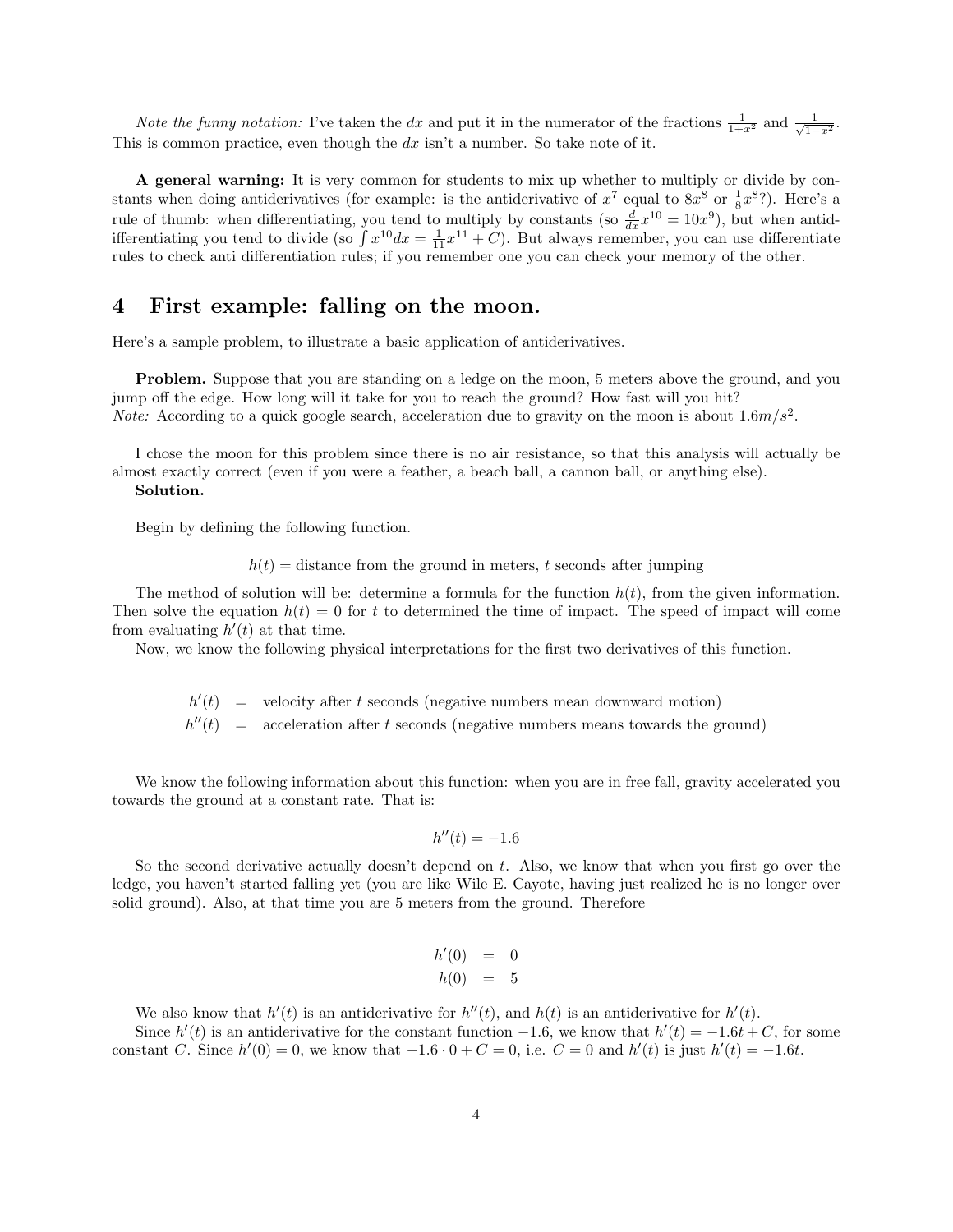Since  $h(t)$  is an antiderivative for  $-1.6t$ , it must be  $-1.6 \cdot \frac{1}{2}t^2 + C_2 = -0.8t^2 + C_2$  for some constant  $C_2$ . Since  $h(0) = 5$ , we must have  $-0.8 \cdot 0 + C_2 = 5$ , i.e.  $C_2 = 5$ . So in fact  $h(t) = -0.8t^2 + 5$ .

So the time of impact is given by solving  $h(t) = 0$ , or  $5 = 0.8t^2$ , which gives  $t = \pm \sqrt{6.25} = \pm 2.5$ . Negative numbers are not physically relevant here, so  $t = 2.5$  is the solution we want. Therefore you land after 2.5 seconds. At that instant, your velocity is  $h'(2.5) = -1.6 \cdot 2.5 = -4$ , so you hit the ground at 4 meters per second, which is about 14 kilometers per hour. So a 5 meter fall is pretty harmless on the moon.

Note. The analysis we've done above (determining a specific antiderivative using the general antiderivative plus one value of the function) is an example of what's called solving an "initial value problem," since it turns one single "initial" value into an entire function for all time.

### 5 Some sample antiderivatives

Here are a couple antiderivatives to find, to get some practice with finding them by guesswork. The last one is a challenge; we won't expect you to do anything like this for assignments or exams, but it may be fun for you to attempt (unless you've seen integration by parts before, in which case it is not difficult at all).

For each function, find some antiderivative (don't worry about the  $+C$ ).

- 1.  $x^2 + 7$ 2.  $x + \cos x$ 3.  $e^{7x}$ 4.  $\frac{x+x^7}{2}$  $x^2$
- 5.  $x \cdot e^x$

#### Solutions.

- 1. We know that  $\frac{1}{3}x^3$  is an antiderivative of  $x^2$ , and  $7x$  is an antiderivative of 7, so adding them together gives a function whose derivative is  $x^2 + 7$ :  $\left| \frac{1}{3}x^3 + 7x \right|$ .
- 2. Again, this is a sum, so find an antiderivative for each of the terms individually and add:  $\frac{1}{2}x^2 + \sin x$ .
- 3. The derivative of  $e^{7x}$  is  $7e^{7x}$ , by the chain rule. So how can we get just  $e^{7x}$  as a derivative? Divide by seven:  $\frac{1}{7}e^{7x}$ .
- 4. This one is tough if you try to meet it head-on. But a quick re-expression makes it much easier:  $x + x^7$  $\frac{x^7}{x^2} = \frac{1}{x}$  $\frac{1}{x} + x^5$ . Now we can find an antiderivative for each term separately, to find  $\frac{\ln |x| + \frac{1}{6}x^6}{\ln |x|}$ .
- 5. This one is tough (again, I emphasize: tougher than we'll expect you to do). Try a little experimentation: you know how to get  $e^x$ : it is the derivative of  $e^x$ . So what if you tried to get  $xe^x$  by just multiplying by x? It doesn't work: the derivative of  $xe^x$  is, by the product rule,  $e^x + xe^x$ . But actually, this *does* get you almost there: you just need to get rid of that extra  $e^x$ , which you know is the derivative of  $e^x$ . So in fact,  $xe^x$  is the derivative of  $\left| xe^x - e^x \right|$ , which is therefore an antiderivative.

This last example can be solved mechanically by a procedure called "integration by parts," which is covered in Math 1B. It is not as complicated as it sounds: it really is just a formalization of the sort of wishful thinking (and subsequent correction back to reality) that I've shown in the example above. In any case, you don't need to worry about this for now; I've included this as a had problem for students who have followed everything else easily.